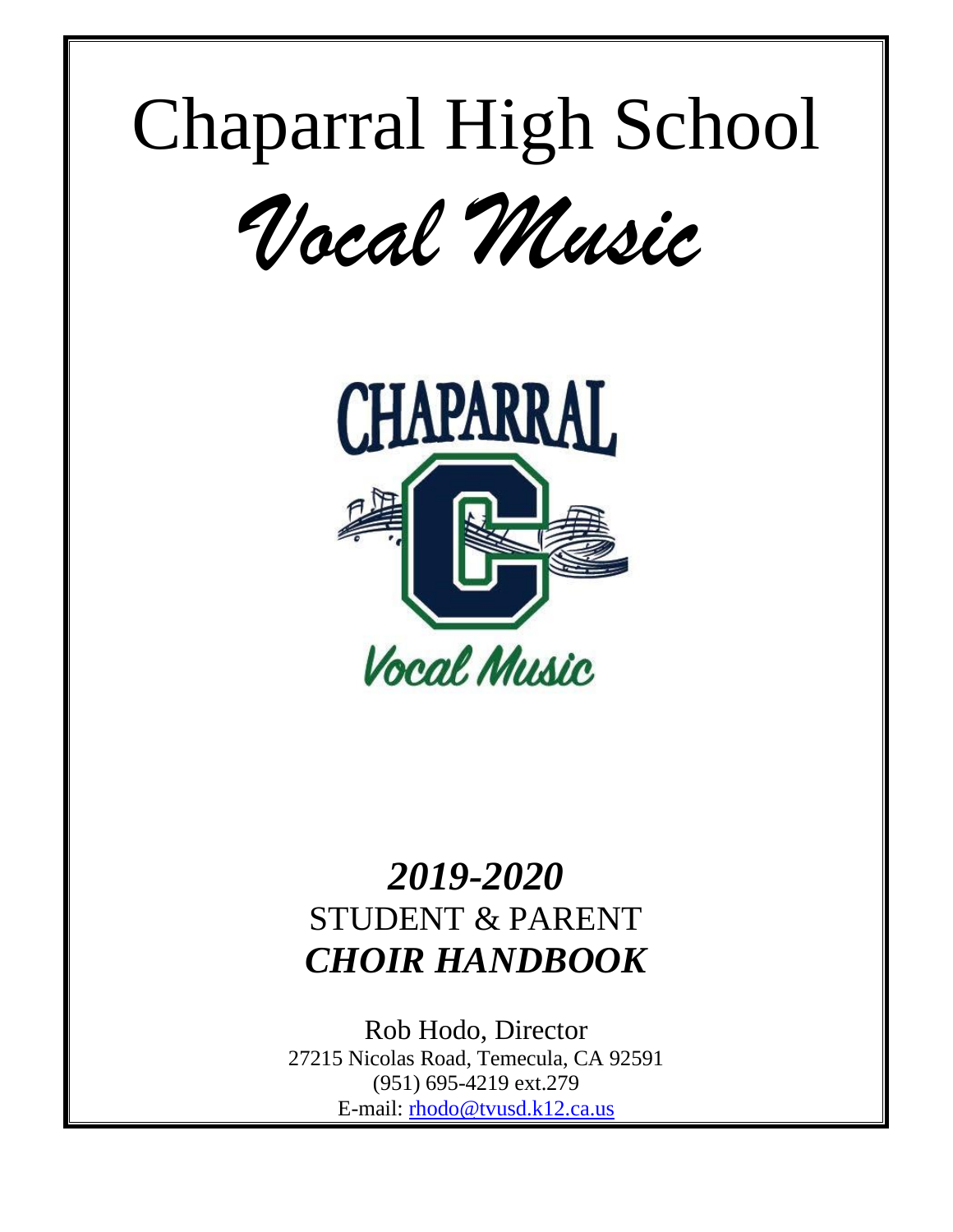# **CHAPARRAL HIGH SCHOOL**

*Vocal Music* 

*2016-2017* **CHOIR HANDBOOK**

# **TABLE OF CONTENTS**

# **INTRODUCTION…PAGE 2**

# **CLASSROOM/REHEARSAL EXPECTATIONS…PAGE 3**

### **CLASSROOM BEHAVIOR MANAGEMENT PLAN…PAGE 4**

# **TARDY POLICY…PAGE 4**

# **ATTENDANCE/ABSENCE POLICY…PAGE 5**

# **EXCUSED FROM ANOTHER CLASS…PAGE 5**

# **GRADING PHILOSOPHY…PAGE 6**

# **GRADING SYSTEM…PAGE 7**

### **CHOIR APPAREL…PAGE 8**

# **GENERAL COSTUME RULES…PAGE 8 EXPENSES AND CONTRIBUTIONS…PAGE 9**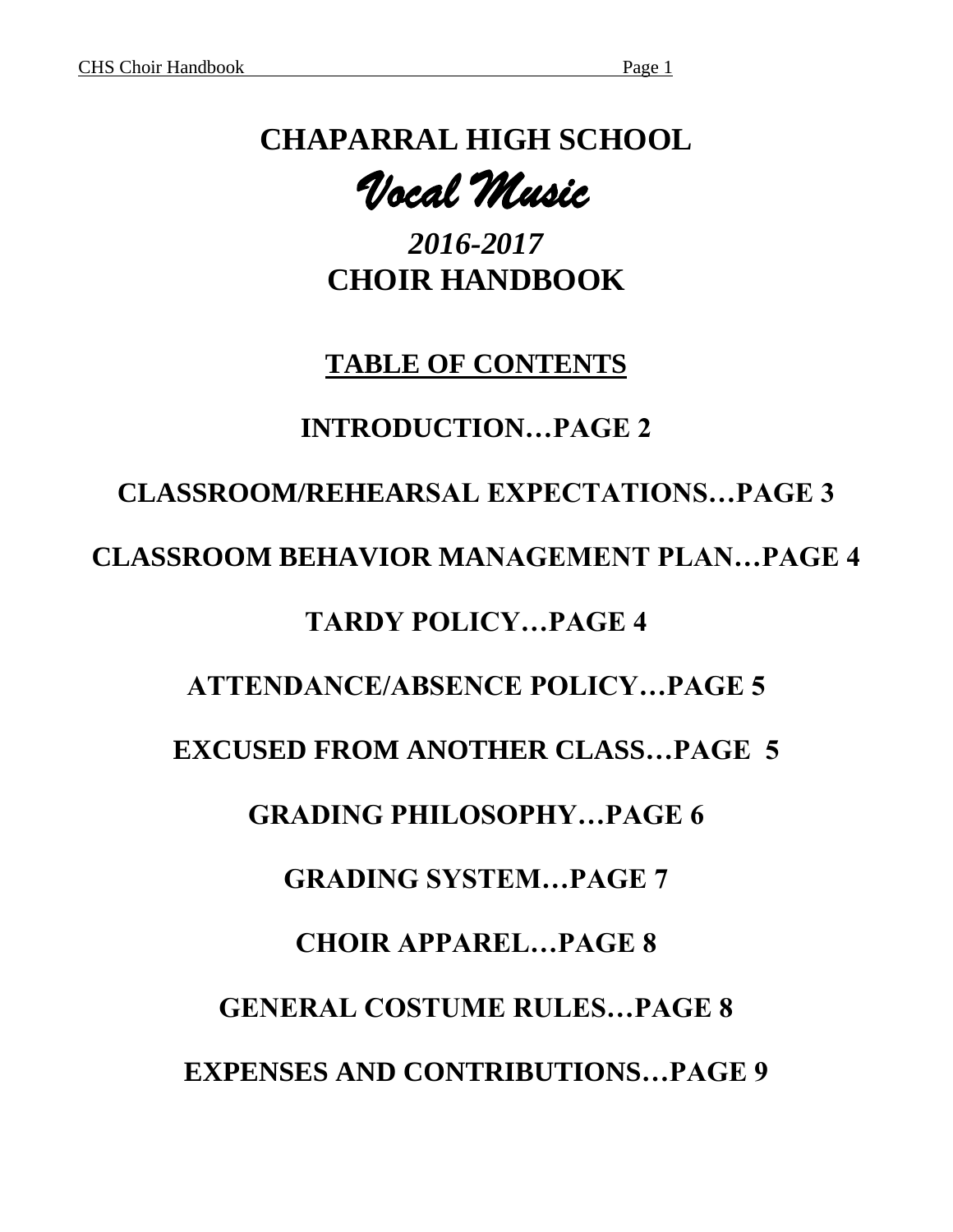

#### **Dear CHS Choir Students and Parents:**

WELCOME BACK! I am excited to begin our new year together. There are many marvelous adventures awaiting us. I am thrilled that you have decided to be a part of Chaparral High School Vocal Music.

To our new freshmen, this is your invitation to jump right in and make your first year in high school a memorable one – get involved! Returning veterans need to share your experience, talent, maturity, and **POSITIVE ATTITUDE** to make this the best choir year ever.

I challenge you to become an active member of the most creative, talented, enthusiastic, caring, and hardworking organization at Chaparral High School. It will take time, effort, involvement, and energy, but the rewards for you….. and for all of us…..will be well worth it!

The bottom line is that **YOU WILL GET OUT OF IT WHAT YOU PUT INTO IT!** You can sit back and "watch the show," or you can help create something to be proud of.

So, welcome to CHS VOCAL MUSIC (Choir).

Rob Hodo, Director CHS Vocal Music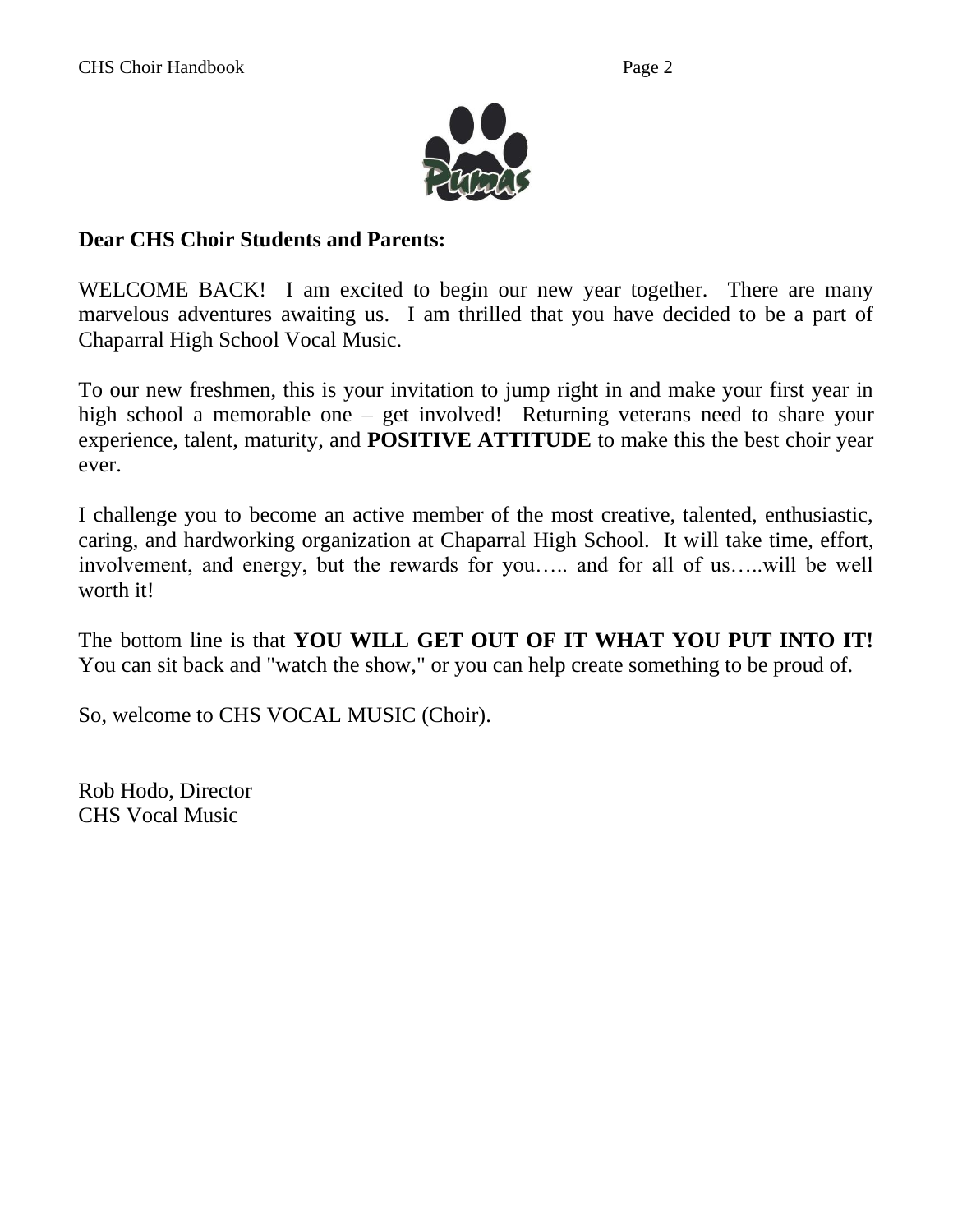#### **CLASSROOM/REHEARSAL EXPECTATIONS**

The following rules have been established to maintain an orderly classroom environment conducive to learning, appreciating, and performing music:

1. Students are expected to be in their seat with their music folders and pencils when the bell rings.

2. Students are expected to participate enthusiastically in all daily activities and not use illness as an excuse. If the student is well enough to be in school, then they are well enough to participate.

3. NO CELL PHONES ARE TO BE USED DURING CLASSTIME!

4. Students will **NOT EAT, DRINK or CHEW GUM** in the rehearsal room at any time, or bring any of these items into the room. Water bottles (With Water) are allowed.

5. Students will be attentive in class and refrain from talking or being otherwise disruptive.

6. Students are responsible for keeping any music that they are given in a folder, having it accessible during class, and putting it away at the end of the rehearsal.

7. Students are expected to show respect to staff, student leaders, and parent helpers; to take instruction gracefully (without creating a scene); and to refrain from using inappropriate language.

8. Students are expected to return all forms- field trip, fundraiser money, etc., in a timely fashion.

#### 9. **It is the student's responsibility to stay informed of all rehearsals, events, and activities. Watch for emails and other postings on Mr. Hodo's teacher page.**

10. Students are expected to always keep choir apparel in appropriate bags, and hung in the wardrobe closet when not in use. These items must not be left lying around the choir room or stuffed in the trunk of your car. **All pieces of apparel must have the student's name on it!**

11. Students are expected to follow all CHS rules of behavior at all choir functions.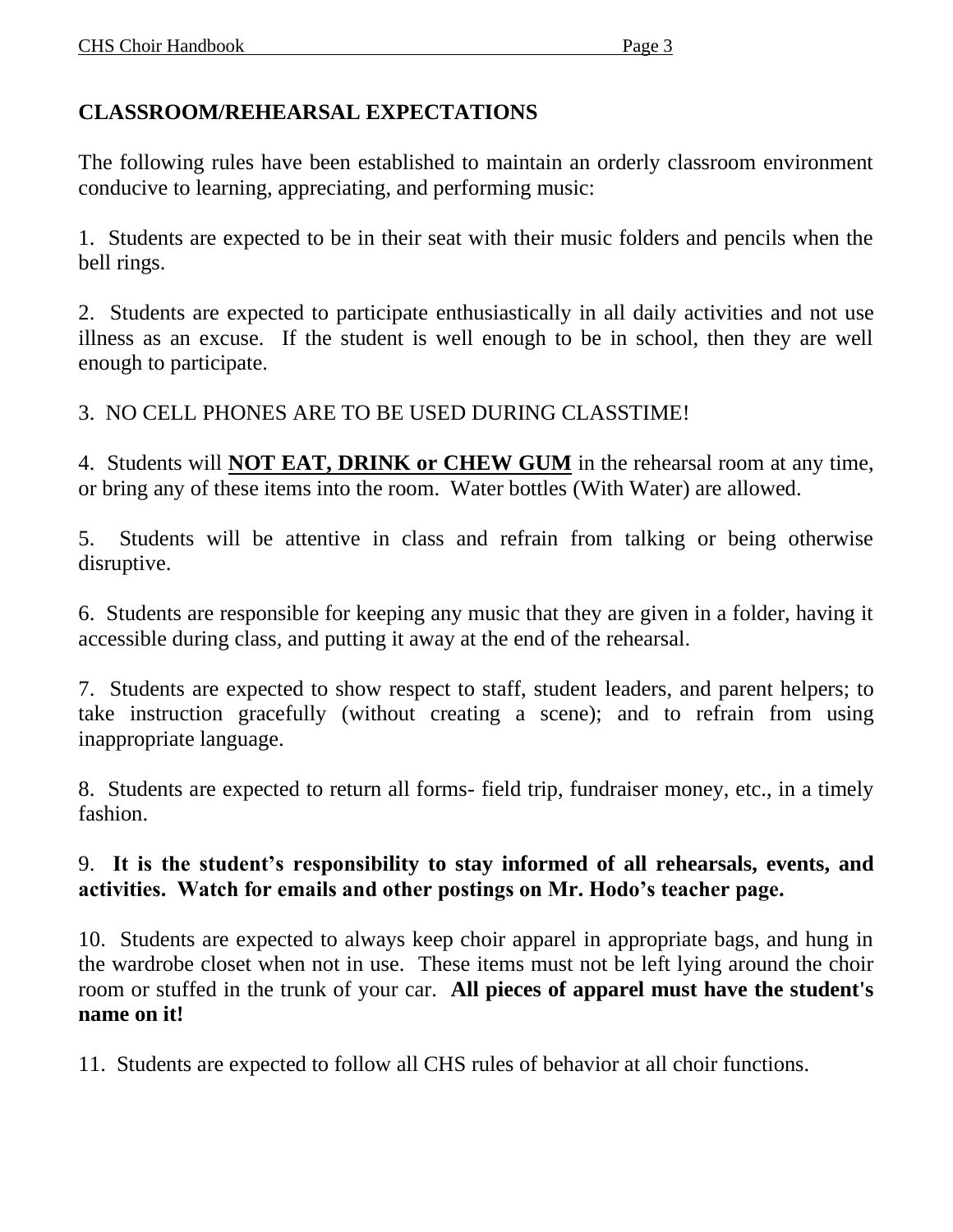Consequences for students having difficulty following Choir expectations and guidelines:

- 1. 1st occasion Teacher reminds students of appropriate behavior.
- $2.$  $2<sup>nd</sup>$  occasion – Teacher/student conference during break or lunch
- 3. 3rd occasion Teacher will contact parent/guardian via telephone or email to discuss the need for improved student
- $\overline{4}$ .  $4<sup>th</sup>$  occasion – Office referral and possible suspension

# **TARDY POLICY**

Students are expected to be in their assigned seat, with music folder and pencil, when the tardy bell rings. If a student is walking in the door as the bell is ringing, it will be recorded as a tardy. A tardy will may only be excused if the student brings a late pass signed by a staff member or administrator. Students arriving to class after 15 minutes will be marked absent, and loose participation points for the day. Absence and tardy consequences are outlined in the *Choir Point System* in the *Grading Policy* section.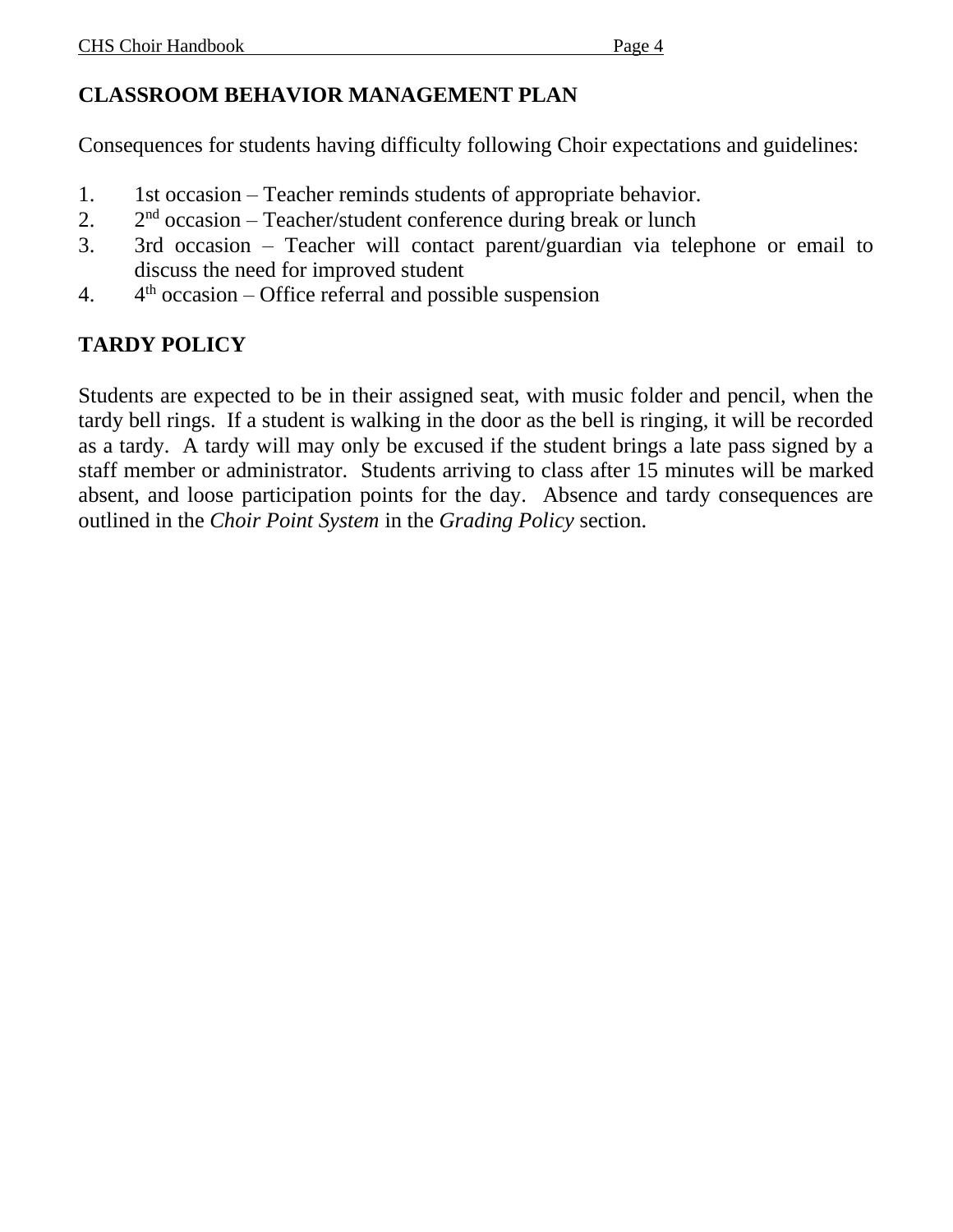#### **ATTENDANCE/ABSENCE POLICY**

Every individual in a choir is important, and has an effect on the overall sound and balance of the choir. You are part of a team, and the team is counting on you to be there. For this reason, **attendance at every class, performance, and rehearsal is expected**.

**If you are going to miss a choir event, you must notify Mr. Hodo via email at least one week in advance.** Failure to notify Mr. Hodo of an absence in a timely manner will result in an *Unexcused Absence*, and will affect your grade in this class.

**Excused Absences** (must be approved prior to the absence):

- 1. Severe illness (please send note from doctor)
- 2. Death in the family
- 3. Wedding in the immediate family
- 4. Religious holiday
- 5. Special circumstances approved by the director

Points for an Excused Absence **may be** made up (at director's discretion) by doing **Extra Credit/Make-up** work (see Mr. Hodo for Extra Credit/Make-up Work Assignment).

**Examples of Unexcused Absences:** minor cold, sniffles, fatigue, birthday party, family made other plans, family vacation, didn't have a ride, couldn't find my choir outfit, dental or medical appointments, etc. **These are not excused, and will result in loss of points for that day or event, and can not be made up**.

#### **If you become ill the night before, or the day of a performance, you or your parent must notify Mr. Hodo by email or phone prior to the scheduled event.**

Parents - please keep a copy of the choir schedule in a prominent place, and refer to it when planning doctor and dental appointments and family events. We need every singer at each and every choir event. *Changes and additions to the schedule will be made as needed.*

#### **EXCUSED FROM ANOTHER CLASS?**

If you have been officially excused from another class for any reason you should leave campus. **Do not come to the choir room** to hang out or study. **Parents - please do not excuse your son or daughter from a class because they didn't do their homework. They need to be in class!!!** The CHS VOCAL MUSIC Department supports academic and personal integrity, and will not foster tardy students, or class-skipping students that have not completed their homework.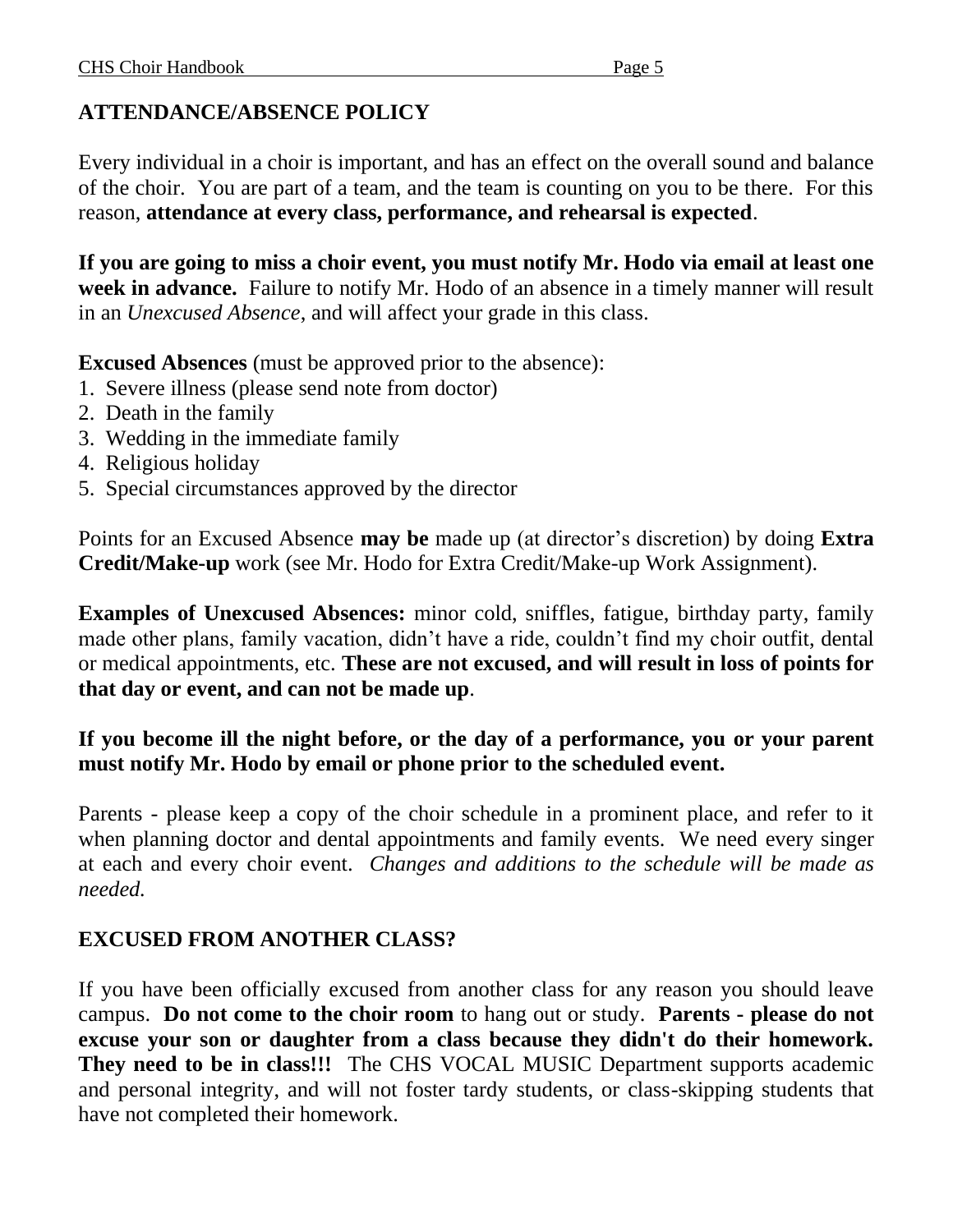#### **GRADING POLICY**

All choral classes are performance/participation classes. Choral music is a group experience, and requires students to work together very precisely in areas such as rhythm, diction, pronunciation, and sometimes choreographed movement. Students will be expected to develop the personal skills necessary for achievement in the vocal arts: reading and memorizing music, aural recognition and sight-singing, music theory, rhythm, intonation and tone quality, music symbols and terminology, and understanding and discussing vocal arts using proper terminology. Student achievement may be evaluated in both written and practical format, parts testing, and group performance.

Students need to understand that they have made a commitment to be a part of a group, and their personal absences and achievement levels affect the quality of the group as a whole. *Nothing really makes up for missed class time – that is when the notes are learned, personal vocal skills are developed, and group ensemble skills are refined.* This grading system based on points earned is designed to reflect attendance, participation, scholarship, and citizenship.

**Example A:** A student possesses a beautiful voice, but because of poor attendance or poor citizenship, receives a low grade.

**Example B:** A student does not have the greatest voice, but rarely misses class, has a great attitude, works hard to improve musical skills, never misses a performance, and receives a high grade.

**Principle:** Effort and responsibility are valued more highly than vocal gifts alone

**Students showing a continual pattern of poor attendance, poor grades, lack of skill development, or poor citizenship may be dropped from the class, and will not be refunded choir contributions or apparel expenses.**

Receiving an "A" does not guarantee placement in the advanced choirs for the following year. Auditions take place during the Spring Semester. Students are evaluated for vocal, musical, and performance skills, but also for social and personal interaction skills that can affect group dynamics.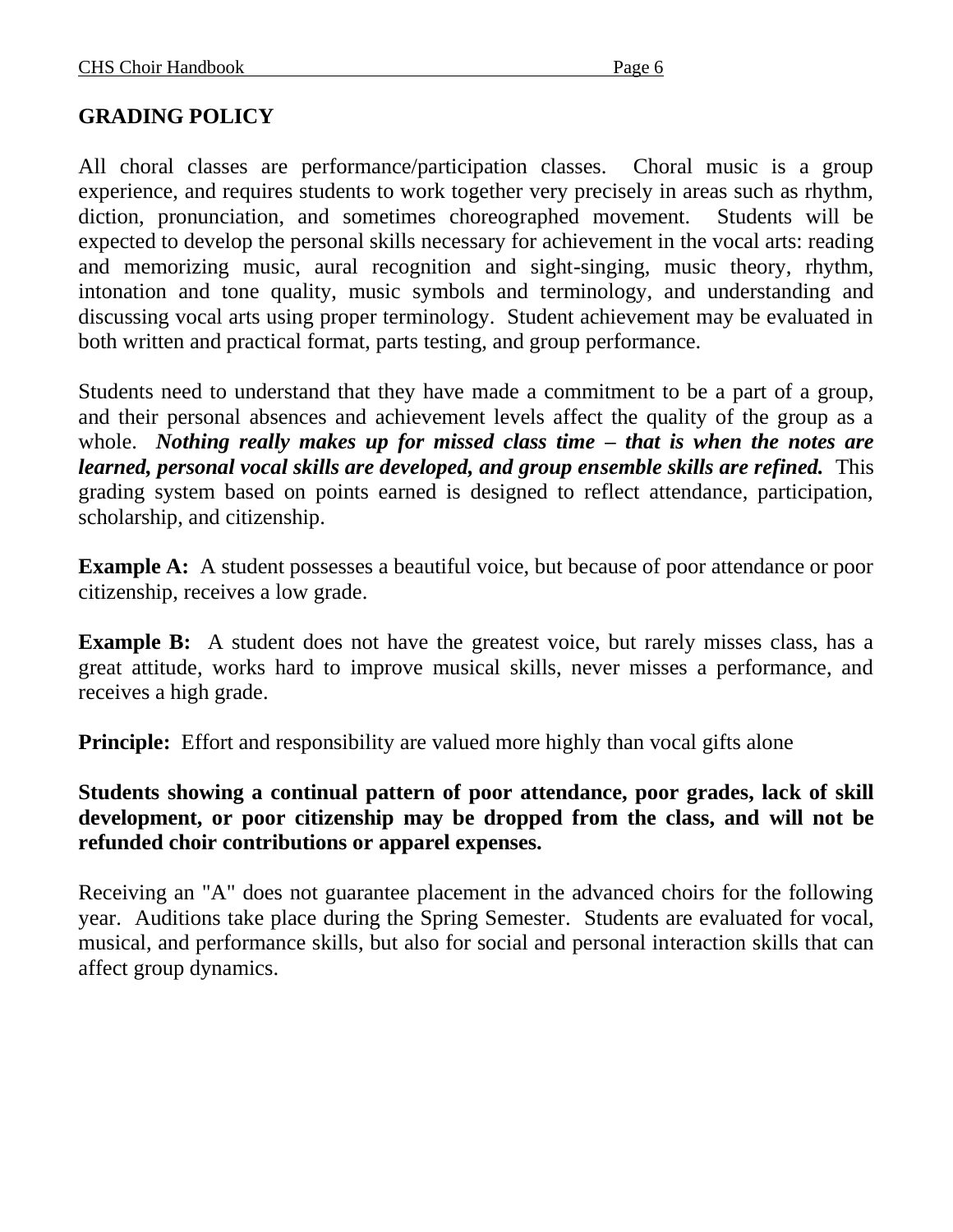#### **GRADING SYSTEM**

#### **Grades are based on a percentage of the total points for the semester:**

| 100-90%       | A             |
|---------------|---------------|
| 89-80%        | B             |
| 79-70%        | $\mathcal{C}$ |
| 69% and below | F             |

#### **Four Categories**

#### **Daily Participation Points**

- $\blacksquare$  1 hour class = 10 points
- $\blacksquare$  Tardy = -2 points

#### **Rehearsal Behavior Rubric**

- Brings a pencil and music binder every day
- Takes care of music
- Studies music carefully
- Pencils in all instructions given by the conductor
- Sits or stands correctly
- Holds music up
- Pays attention
- Follows the conductor closely
- Participates energetically
- Sits in assigned chair
- Stores all bags and books in the assigned spot
- Does not bring candy, gum, food, or drinks into the classroom
- Follows cell phone rules
- Avoids talking or disrupting teacher or other students
- Is friendly, kind and helpful
- Displays a positive attitude
- Takes instruction with grace
- Works well with others

#### **Concert and Rehearsal Attendance**

- Extra Rehearsals  $= 10$  points
- $\blacksquare$  Dress Rehearsals = 25 points
- $\blacksquare$  Concerts = 65 points

#### **Tests**

- Parts Testing
- Classroom assignments
- Final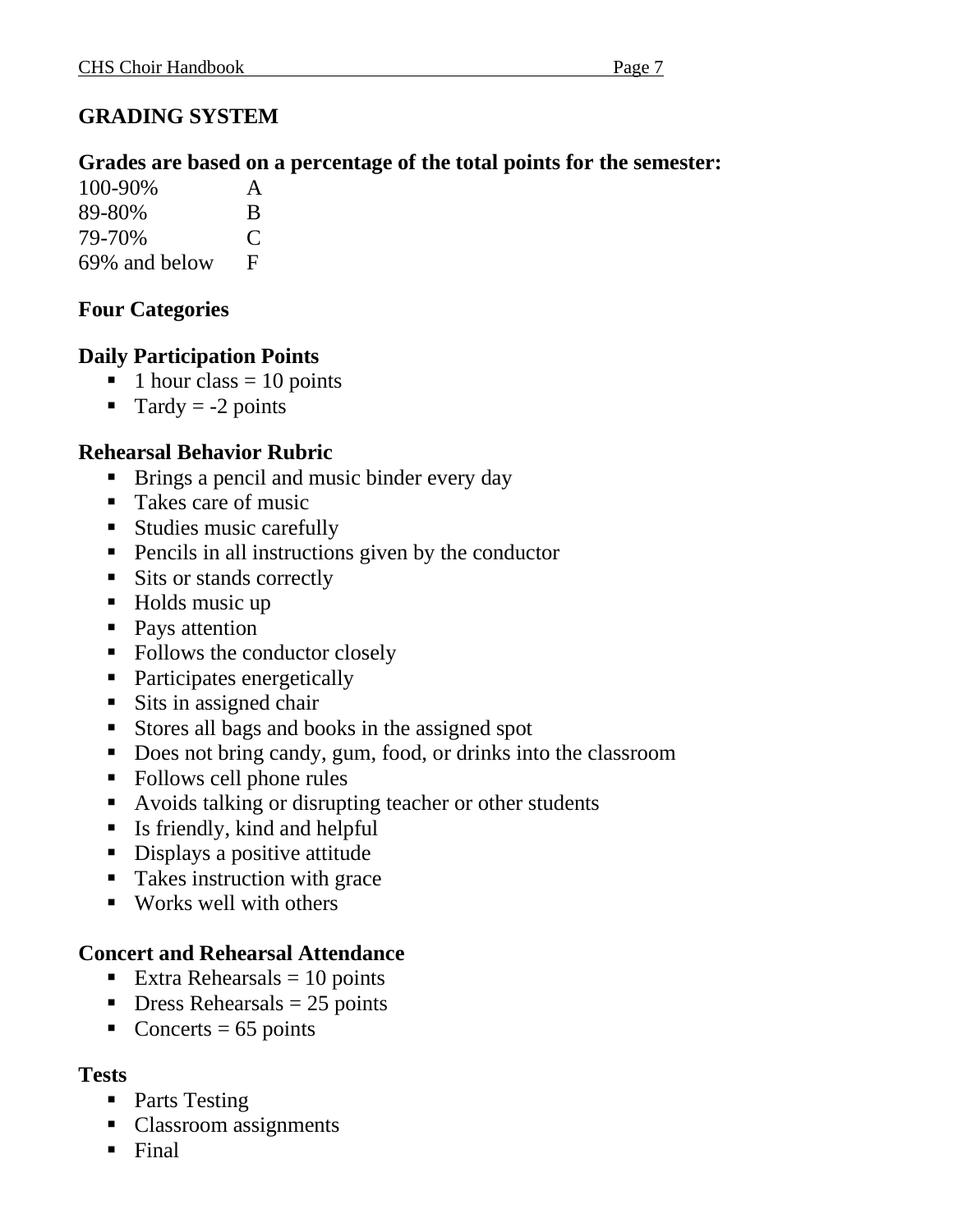#### **CHOIR APPAREL**

Each student is responsible for having an outfit for their performing group. Every student is required to wear their choir outfit at all concerts, festivals and competitions. A letter describing the outfit for each group will be sent home separately.

Choir outfits cannot be ordered until all money and payments are made. If you cannot afford the cost of the outfit, arrangements can be made if requested.

As part of the choir outfit, students are required to remove all nail polish, (Clear and French nails are acceptable) and all jewelry (Including: pierced earrings and pierced nose rings) prior to performances. Specific performance jewelry may be added to the performance outfit for a particular show. Hair and make-up guidelines will be explained in another communication. In general hair is to be out of the student's face.

#### **GENERAL COSTUME RULES**

**Shoes:** approved shoes only – no open-toed sandals, flip-flops, boots, or tennis shoes in formal dress situations - no exceptions!

**Jewelry -** No watches, bracelets, necklaces, or multiple rings

**Jewelry - All:** Facial jewelry (tongue, lip, nose, or eyebrow jewelry, etc.) is discouraged. Tongue jewelry is a detriment to good pronunciation and vocal production, and is not to be worn in either rehearsal or performance.

**Hair - Women:** A uniform hair style will be selected for each performance situation (no colored clips, bows, or other individualized hair adornments).

**Hair & Nails - All:** Unusual hair coloring or style is detrimental to the team concept, and should be avoided. Nail color should be natural color or clear.

**Apparel:** All choir clothing items must be kept cleaned, pressed, stored in a garment bag, and hung in a closet when not in use.

**Identification:** All choir apparel must have the student's name clearly marked.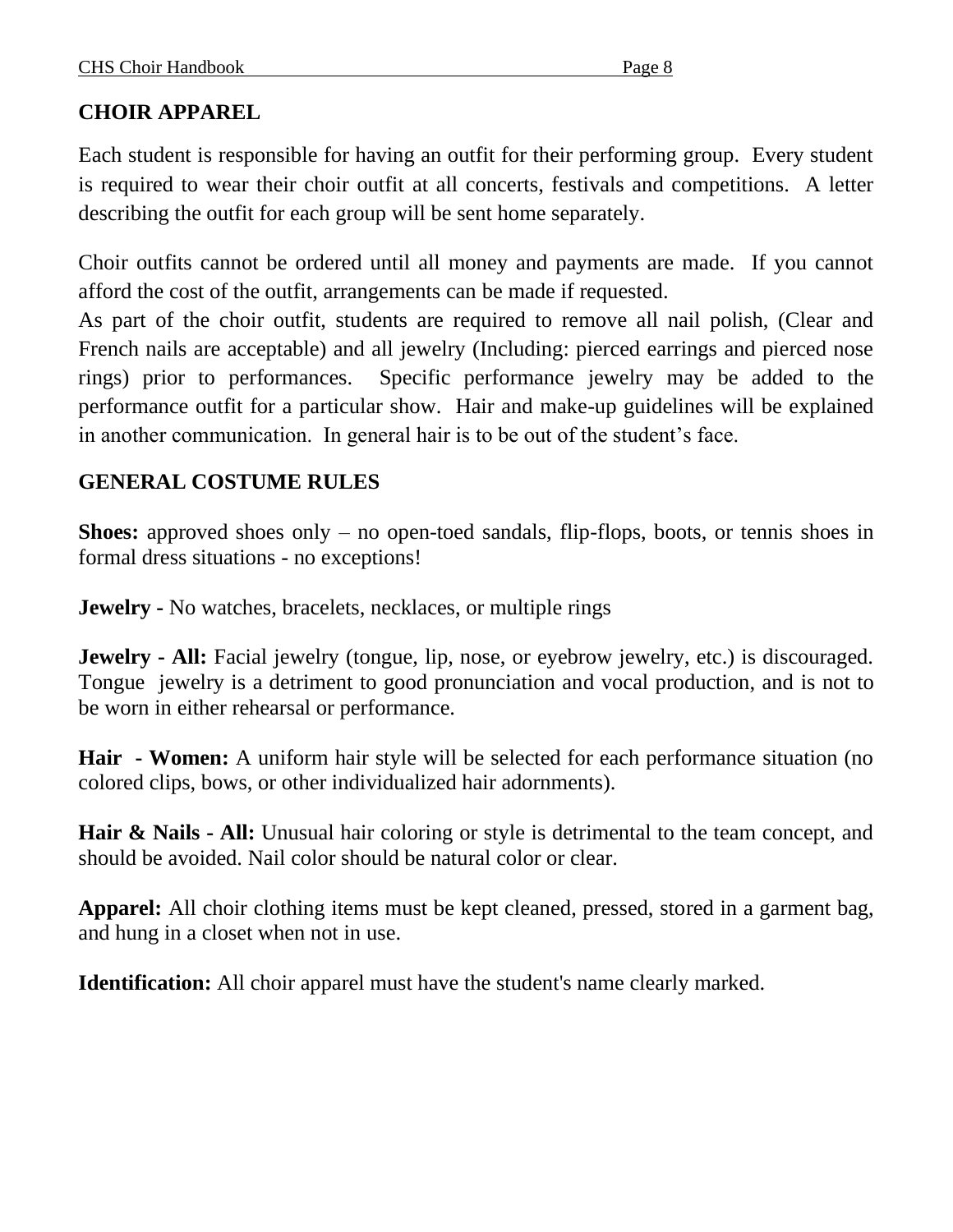#### **PROGRAM COSTS**

**Donations / Contributions:** TVUSD provides limited funding for CHS Vocal Music. In order to offer a Vocal Music program that your student deserves we need your help! To make is possible for our students to perform for our local community, travel, and compete we need your help to raise or donate the money needed to run the program. We rely on our group fundraisers and student contributions to help us accomplish all the great things that we do.

Some of the items needing funding include the following…

- Piano and other Musical accompaniment
- Choreography
- Performance Outfits
- Festival and Competition Fees
- Transportation to Choir events. Locally and out of town.
- Field Trips (Disneyland, Knott's Berry Farm etc.)
- Potential Choir Tour

In order for CHS Vocal Music to accomplish our goals it is necessary for each choir student to help raise funds through group fundraisers and donations. Fundraisers include donations from parents / family, businesses, and community clubs and organizations. We are open to new ideas on great fundraising ideas.

The cost break down of needed funds for each choir is on the next page. There is an additional cost for any potential choir tour of theme park activity.

Fundraising: Various fundraising opportunities are being planned to help us achieve our goals. If you would like to help with fundraising contact our Vocal Music PSG.

#### **MINIMUM AMOUNT NEEDED FOR 2019-2020 SCHOOL YEAR FOR EACH STUDENT**

| <b>Chamber Choir (Concert Choir)</b> | \$250 |
|--------------------------------------|-------|
| <b>Dynamics (Women's Ensemble)</b>   | \$250 |
| <b>Platinum FX (Show Choir)</b>      | \$500 |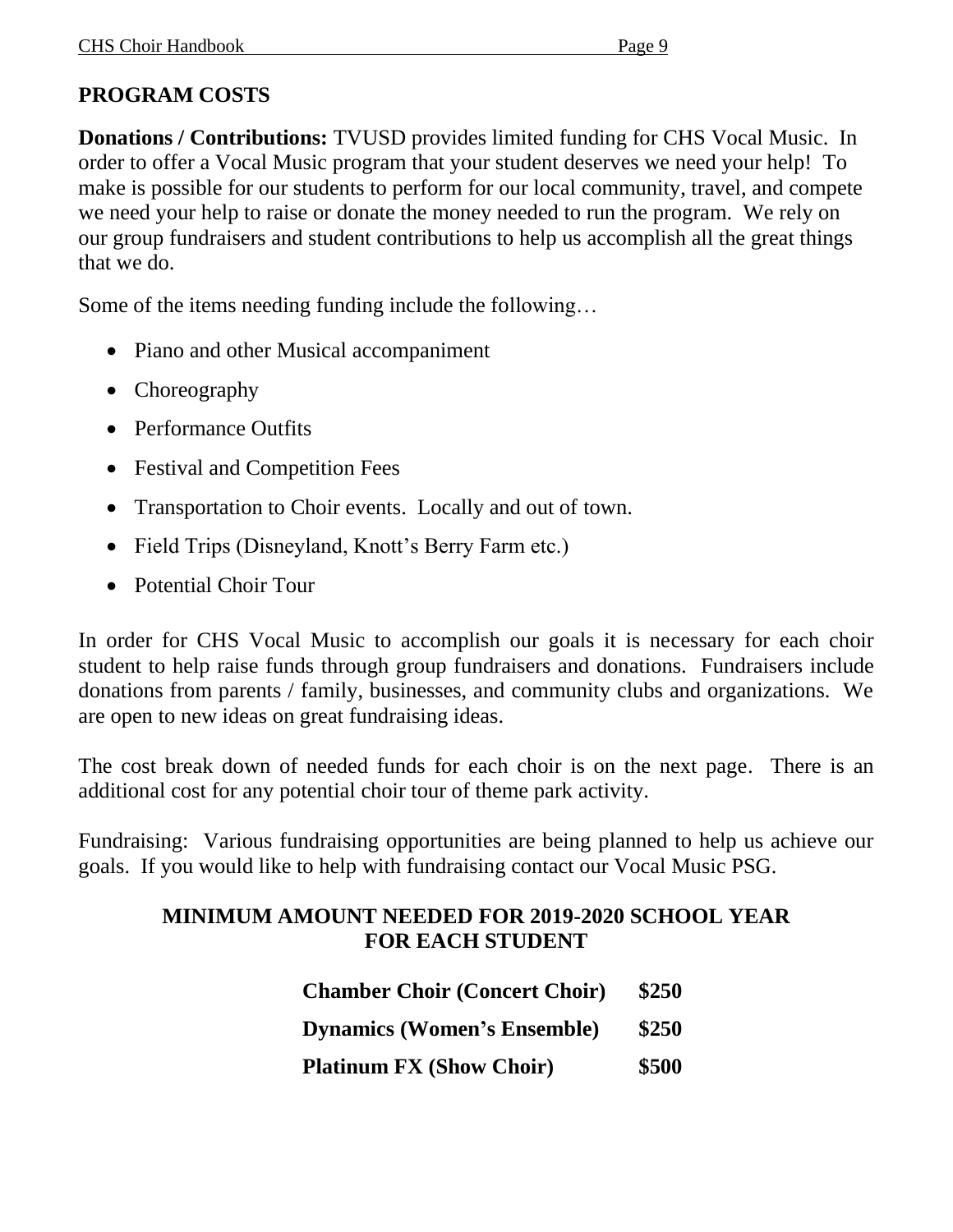#### **PAYMENTS**

#### **CASH OR CHECK to CHS Bookkeeper**

#### **Please make checks payable to: CHS or Chaparral High School**

*(Put your name and which Choir on memo line)* You may also pay directly to CHS Bookkeeper from the CHS web site

\*\*Purchased items become the property of the individual student, and theirs to keep.

**No Refunds:** Money raised for CHS CHOIRS will remain in the ABS Choir Acct. or CHS Vocal Music Acct. upon graduation or student leaves the program. Money is to be used for CHS Vocal Music needs.

#### **2019-2020 CHS VOCAL MUSIC APPROXIMATE COST BREAKDOWN** *Per Student by Choir*

|                                                | <b>PFX</b> | <b>Chamber Choir</b>              | <b>Dynamics</b> |
|------------------------------------------------|------------|-----------------------------------|-----------------|
| Choreography                                   | \$75       | N/A                               | \$75            |
| Accompanist                                    | \$50       | \$50                              | \$25            |
| <b>Performance Outfits</b>                     | \$250      | \$120                             | \$110           |
| <b>Competition Registrations</b>               | \$45       | \$30                              | \$20            |
| <b>Transportation Costs</b>                    | \$80       | \$50                              | \$20            |
| <b>Total Needed per student:</b>               | \$500      | \$250                             | \$250           |
| Additional Cost NOT included: Approximate Cost |            |                                   |                 |
| <b>Character Dance Shoes</b>                   | \$35       | N/A                               | \$35            |
| Dance Tights                                   | \$15       | N/A                               | \$15            |
|                                                |            | <b>Payment Schedule if Needed</b> |                 |
| Aug./Sept. by 9/15                             | \$125      | \$62.50                           | \$62.50         |
| Oct. by 10/15                                  | \$125      | \$62.50                           | \$62.50         |
| Nov. by 11/15                                  | \$125      | \$62.50                           | \$62.50         |
| Dec. Final Payments by 12/15                   | \$125      | \$62.50                           | \$62.50         |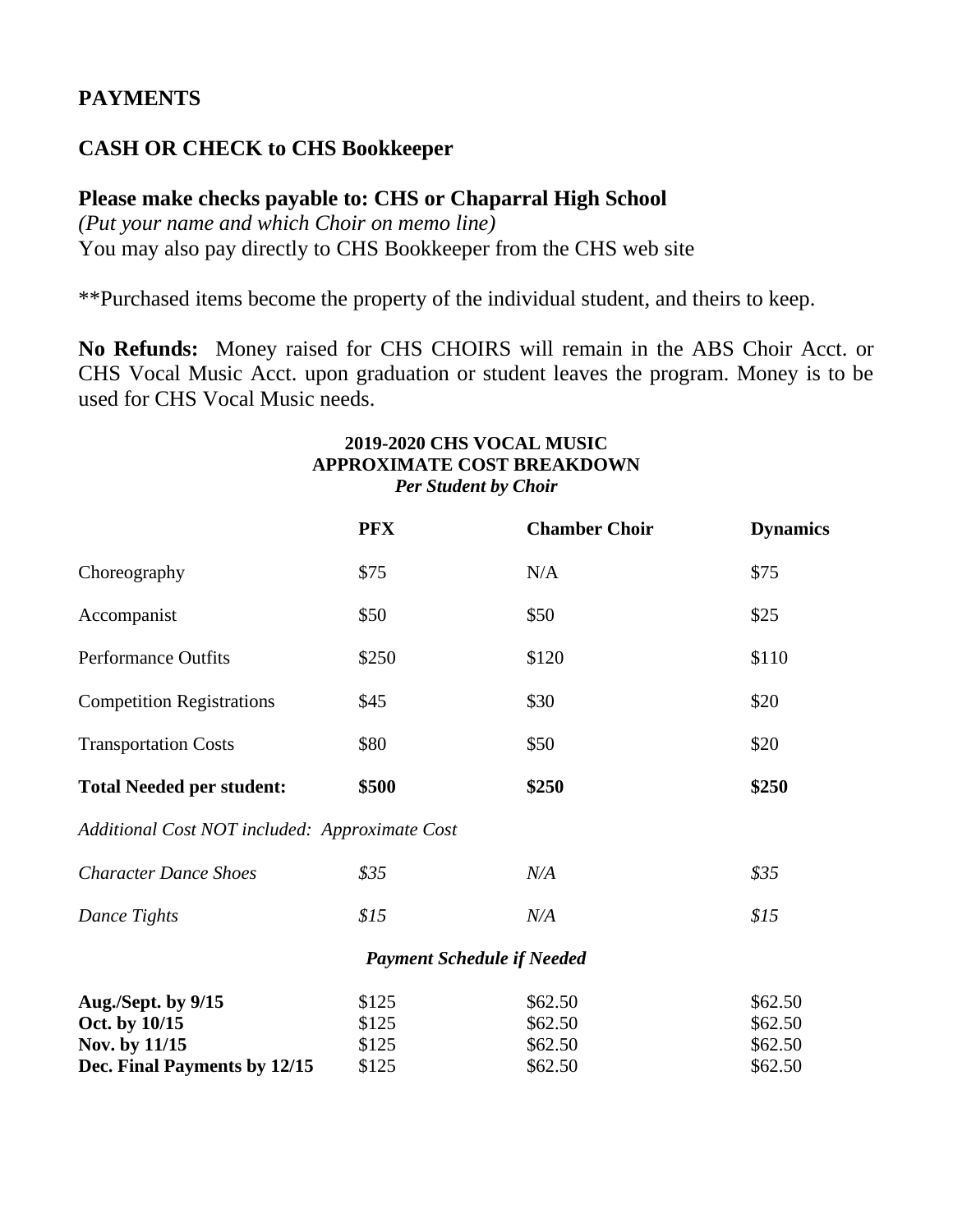# *CHS CHOIR HANDBOOK ACKNOWLEDGMENT PAGE*

Parents and Students, sign this page to acknowledge that you have read and understand the contents of the handbook. You further acknowledge that you understand the policies and expectations set forth in the handbook. Return this form to Mr. Hodo by August 24th. If you have any questions, please contact Mr. Hodo preferably by email at [rhodo@tvusd.k12.ca.us.](mailto:rhodo@tvusd.k12.ca.us) If you need to contact via phone, the number is  $(951)$  695-4200 ext. 279.

I have read and understand the information contained in the Chaparral High School Choir Handbook. This handbook contains information regarding Mr. Hodo's classroom rules, grading policy, performance attire, calendar of events, and other important information.

| <b>Student Name (PRINT)</b>  | <b>Student Signature</b>  | <b>DATE</b> |
|------------------------------|---------------------------|-------------|
| Parent/Guardian Name (Print) | Parent/Guardian Signature | <b>DATE</b> |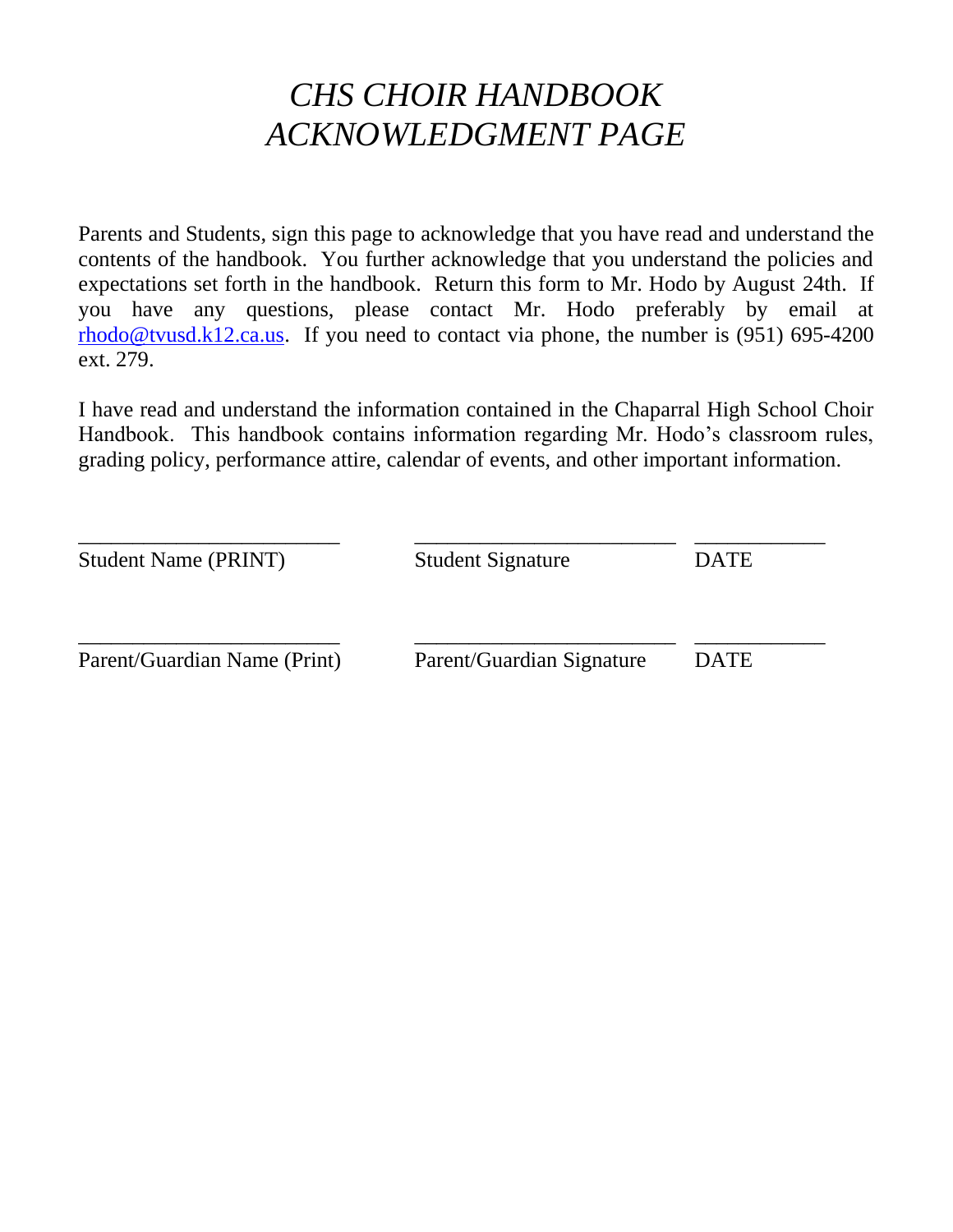# **CHS CHOIR STUDENT INFORMATION SHEET**

| Circle which Choir you currently are in: CHAMBER CHOIR SHOW CHOIR MIXED CHOIR                                                                                                                                                                                                                                                                                                             |  |  |
|-------------------------------------------------------------------------------------------------------------------------------------------------------------------------------------------------------------------------------------------------------------------------------------------------------------------------------------------------------------------------------------------|--|--|
| First Name: $\frac{1}{\sqrt{1-\frac{1}{2}}}\left\{ \frac{1}{2} + \frac{1}{2} \frac{1}{2} + \frac{1}{2} \frac{1}{2} + \frac{1}{2} \frac{1}{2} + \frac{1}{2} \frac{1}{2} + \frac{1}{2} \frac{1}{2} + \frac{1}{2} \frac{1}{2} + \frac{1}{2} \frac{1}{2} + \frac{1}{2} \frac{1}{2} + \frac{1}{2} \frac{1}{2} + \frac{1}{2} \frac{1}{2} + \frac{1}{2} \frac{1}{2} + \frac{1}{2} \frac{1}{2} +$ |  |  |
|                                                                                                                                                                                                                                                                                                                                                                                           |  |  |
|                                                                                                                                                                                                                                                                                                                                                                                           |  |  |
|                                                                                                                                                                                                                                                                                                                                                                                           |  |  |
|                                                                                                                                                                                                                                                                                                                                                                                           |  |  |
|                                                                                                                                                                                                                                                                                                                                                                                           |  |  |
|                                                                                                                                                                                                                                                                                                                                                                                           |  |  |
|                                                                                                                                                                                                                                                                                                                                                                                           |  |  |
|                                                                                                                                                                                                                                                                                                                                                                                           |  |  |
|                                                                                                                                                                                                                                                                                                                                                                                           |  |  |
| <b>STUDENT INFORMATION</b><br>Answer ALL of the following                                                                                                                                                                                                                                                                                                                                 |  |  |
|                                                                                                                                                                                                                                                                                                                                                                                           |  |  |
|                                                                                                                                                                                                                                                                                                                                                                                           |  |  |
| ,我们也不能在这里的人,我们也不能在这里的人,我们也不能在这里的人,我们也不能在这里的人,我们也不能在这里的人,我们也不能在这里的人,我们也不能在这里的人,我们也                                                                                                                                                                                                                                                                                                         |  |  |
|                                                                                                                                                                                                                                                                                                                                                                                           |  |  |
|                                                                                                                                                                                                                                                                                                                                                                                           |  |  |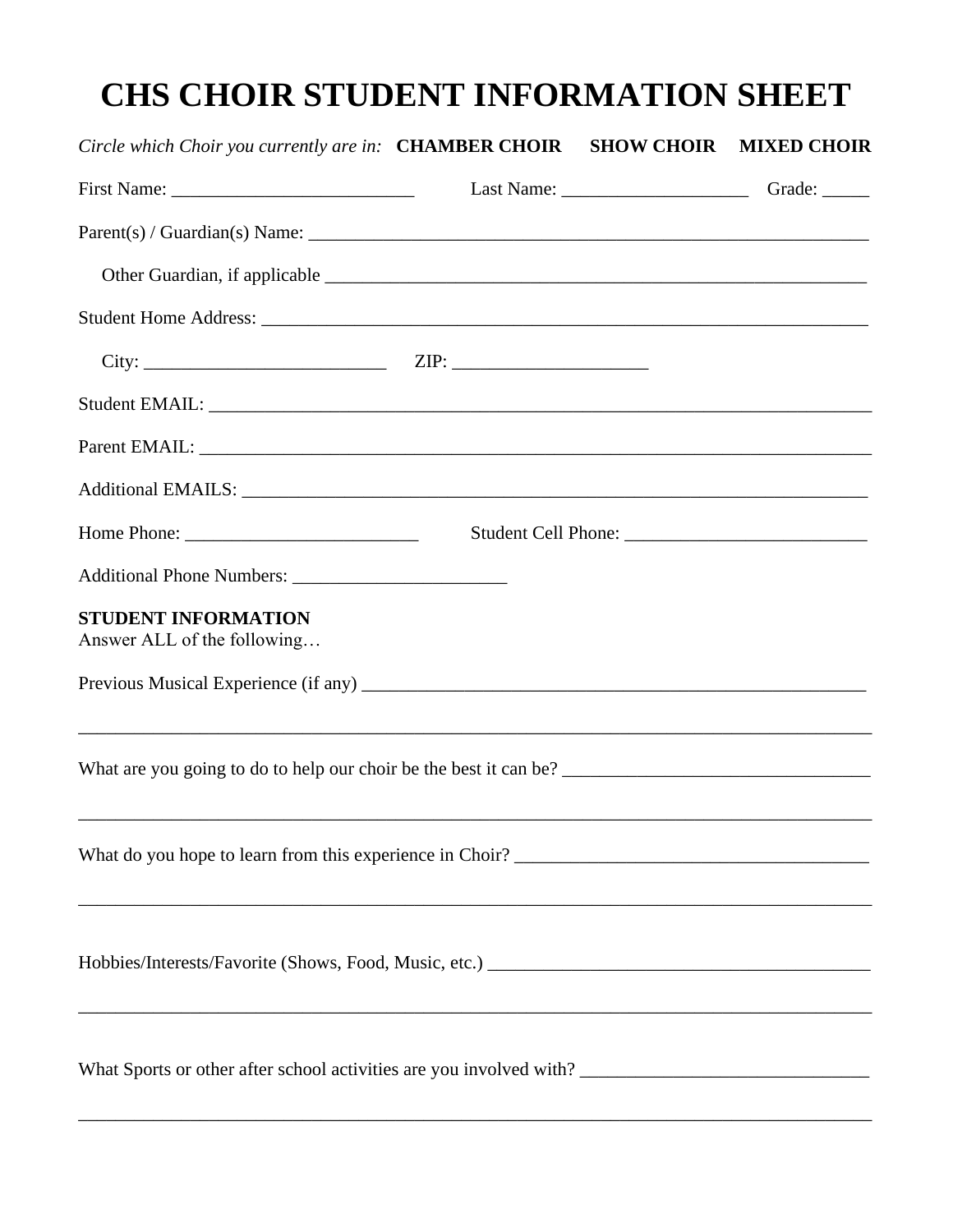# **CHS CHOIR PARENT TIME AND TALENT SURVEY 2019 – 2020**

|                                                                                                                                                                                                                                                                                                                                                                                                                                                                                                                                                                                                                                                                                                 | Parent Name 2: New York 1988                                                                                                                                                                                                   |
|-------------------------------------------------------------------------------------------------------------------------------------------------------------------------------------------------------------------------------------------------------------------------------------------------------------------------------------------------------------------------------------------------------------------------------------------------------------------------------------------------------------------------------------------------------------------------------------------------------------------------------------------------------------------------------------------------|--------------------------------------------------------------------------------------------------------------------------------------------------------------------------------------------------------------------------------|
|                                                                                                                                                                                                                                                                                                                                                                                                                                                                                                                                                                                                                                                                                                 |                                                                                                                                                                                                                                |
|                                                                                                                                                                                                                                                                                                                                                                                                                                                                                                                                                                                                                                                                                                 |                                                                                                                                                                                                                                |
|                                                                                                                                                                                                                                                                                                                                                                                                                                                                                                                                                                                                                                                                                                 | Address and the contract of the contract of the contract of the contract of the contract of the contract of the contract of the contract of the contract of the contract of the contract of the contract of the contract of th |
|                                                                                                                                                                                                                                                                                                                                                                                                                                                                                                                                                                                                                                                                                                 |                                                                                                                                                                                                                                |
|                                                                                                                                                                                                                                                                                                                                                                                                                                                                                                                                                                                                                                                                                                 | <b>Student's Class (Circle)</b> Chamber Choir (Concert Choir) Platinum FX (Show Choir)                                                                                                                                         |
|                                                                                                                                                                                                                                                                                                                                                                                                                                                                                                                                                                                                                                                                                                 | <b>Dynamics (Women's Ensemble)</b>                                                                                                                                                                                             |
|                                                                                                                                                                                                                                                                                                                                                                                                                                                                                                                                                                                                                                                                                                 | PLEASE MARK ALL AREAS IN WHICH YOU WOULD BE WILLING TO PARTICIPATE                                                                                                                                                             |
|                                                                                                                                                                                                                                                                                                                                                                                                                                                                                                                                                                                                                                                                                                 | Parent Help is vital to a successful Music program. Please consider helping in one or more areas.                                                                                                                              |
| _ Chaparral HS Education Foundation Choir PSG "Helper"<br>_Parent Organizer<br>_Organizing / Coordinating Fundraisers<br>_ Donating Snack items to sell at Concerts<br>_Uniform Fitting and Ordering<br>_ Sewing / Alterations (example: Hemming)<br>_Chaperone Field Trips / Festivals<br>_Concert Clean-Up<br>_Ticket Sales at Concerts<br>_Hospitality / Concessions at Concerts<br>$\sqrt{r}$ Transportation<br>_ Making Phone Calls (Not everyone has email)<br><b>Publicity Off-Campus</b><br>_Medical assistance on trips (LPN, RN, MD)<br><b>Soliciting Donations, grants, etc.</b><br>_ Banquet Coordinator<br>_ Dressing Room Monitor before concerts<br><b>Backstage supervision</b> |                                                                                                                                                                                                                                |
| _Carpentry (Build Sets or other items needed for Show)<br>_Truck / Van for moving equipment                                                                                                                                                                                                                                                                                                                                                                                                                                                                                                                                                                                                     |                                                                                                                                                                                                                                |
| Making Travel Plans (Travel Agent for possible Choir Trips)<br><b>Organizing Social / Recreational Events</b><br>_Translator (Language: _                                                                                                                                                                                                                                                                                                                                                                                                                                                                                                                                                       | Other interests and skills that you would be able to help with: _                                                                                                                                                              |

**\_\_\_\_\_\_\_\_\_\_\_\_\_\_\_\_\_\_\_\_\_\_\_\_\_\_\_\_\_\_\_\_\_\_\_\_\_\_\_\_\_\_\_\_\_\_\_\_\_\_\_\_\_\_\_\_\_\_\_\_\_\_\_\_\_\_\_\_\_\_\_\_\_\_\_\_\_\_\_**